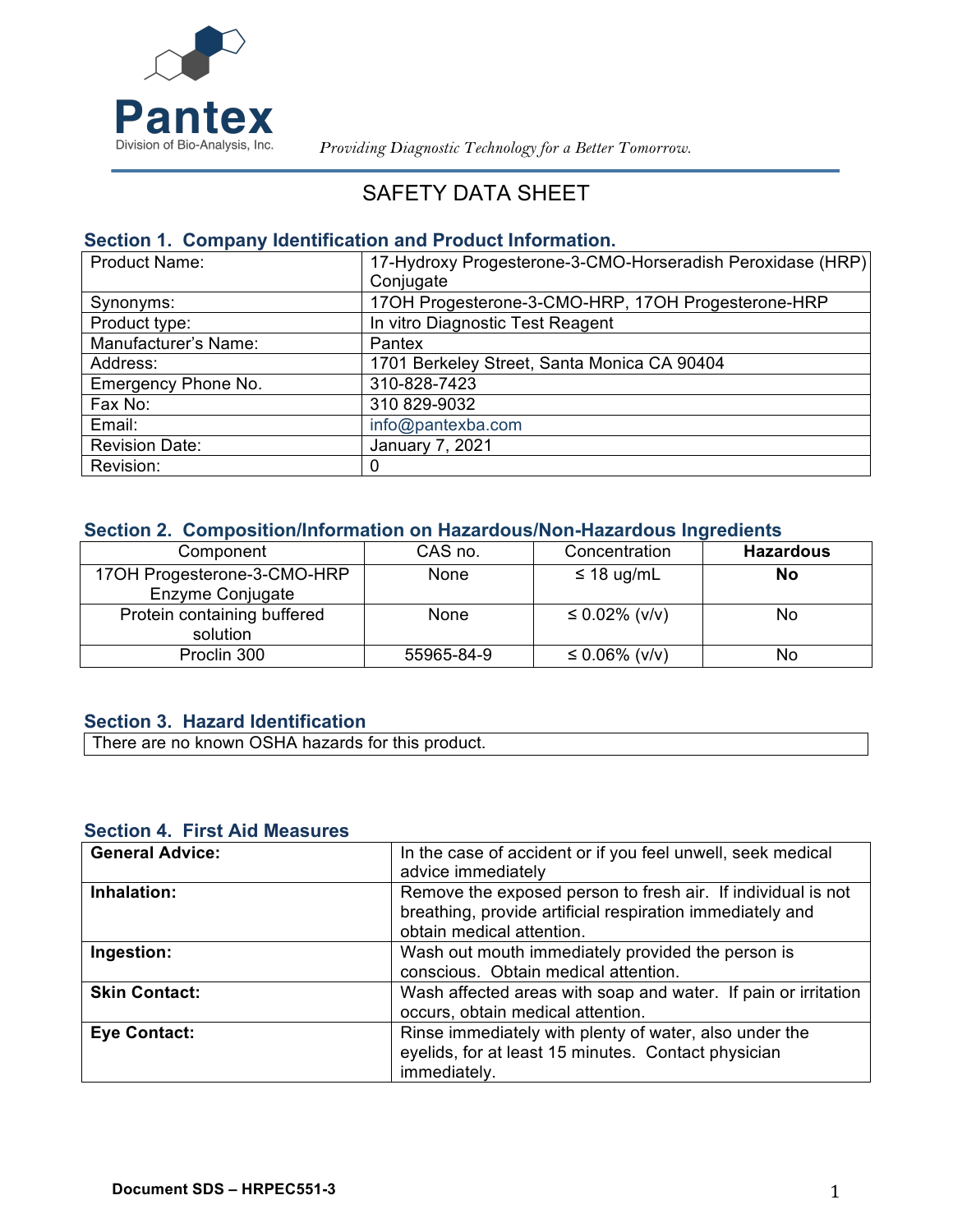### **Section 5. Fire and Explosion Hazard Data**

| <b>Flash point:</b>         | Not flammable or combustible |
|-----------------------------|------------------------------|
| <b>Extinguishing Media:</b> | Not applicable               |
| Firefighting Procedure:     | Not applicable               |

### **Section 6. Accidental Release Measures**

| <b>Personal precautions:</b>      | Wear protective equipment.                                    |
|-----------------------------------|---------------------------------------------------------------|
| <b>Environmental precautions:</b> | Prevent product from entering the sewerage system, surface    |
|                                   | and ground water.                                             |
| Methods for clean up:             | Wear chemical resistant gloves, eye protection, and wear      |
|                                   | NIOSH/MSHA approved breathing apparatus if required.          |
|                                   | Wipe up or absorb spill using inert absorbent and place it in |
|                                   | a suitable waste container for proper disposal.               |

### **Section 7. Handling and Storage**

| <b>Storage precautions:</b> | Store per label instructions. Avoid excessive heat and<br>multiple freeze-thaw cycles.                                                                                                                                                                                                                                        |
|-----------------------------|-------------------------------------------------------------------------------------------------------------------------------------------------------------------------------------------------------------------------------------------------------------------------------------------------------------------------------|
| Handling:                   | Avoid contact with skin, eyes and clothing. Use suitable<br>protective equipment to work with this reagent following<br>good manufacturing practices. Do not drink, smoke, or eat in<br>the work areas. The product should be handle by skilled<br>individuals or trained professionals. For in vitro diagnostic<br>use only. |

### **Section 8. Exposure Controls/Personal Protection**

| <b>Respirator:</b>        | None required where adequate ventilation exists. |
|---------------------------|--------------------------------------------------|
| <b>Ventilation:</b>       | Use product in rooms with good ventilation.      |
| Gloves:                   | Rubber or plastic gloves are recommended.        |
| <b>Eye Protection:</b>    | Safety glasses or goggles with side shields are  |
|                           | recommended.                                     |
| <b>Other precautions:</b> | Uniform, lab coat or disposable laboratory wear. |

### **Section 9. Physical and Chemical Properties**

| Appearance:                          |                    |
|--------------------------------------|--------------------|
| Physical state (at $20 - 28$ °C)     | Liquid             |
| Color:                               | Yellowish to brown |
| <b>Melting point/freezing point:</b> | Not determined     |
| <b>Boiling point:</b>                | Not determined     |
| <b>Vapor Density:</b>                | Not determined     |
| <b>Vapor Pressure</b>                | Not determined     |
| Solubility:                          | Water soluble      |
| <b>Flashpoint:</b>                   | Not applicable     |